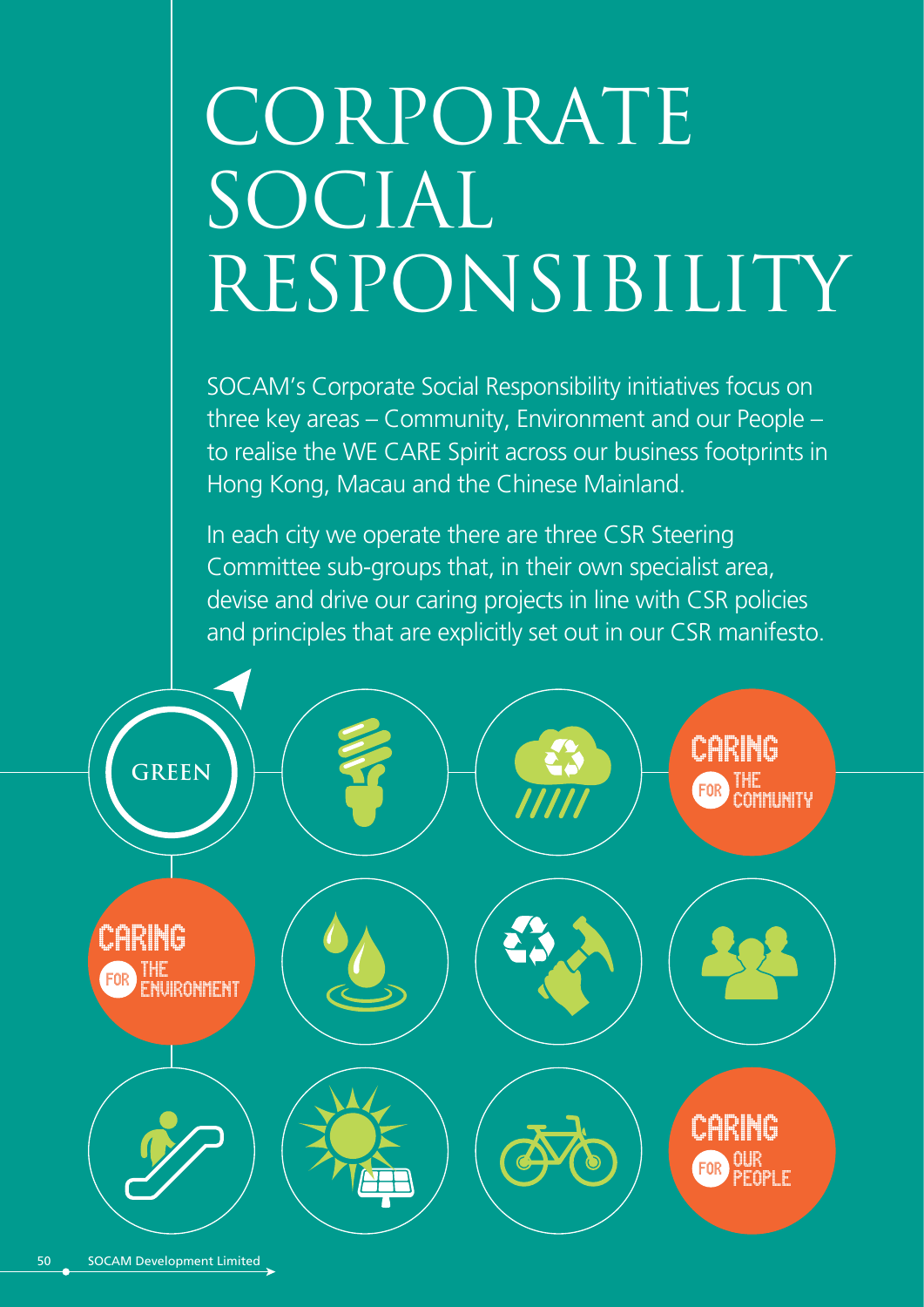# caring for the **COMMUNITY**

As in past years, our charitable and volunteering instincts led us to focus our contributions towards disadvantaged youths, through opportunities for education, and the elderly through personal support. SOCAM continually seeks meaningful community care programmes that are as rewarding to our employees in their positive results as they are to the recipients.

# **Pre-school Children of Migrant Workers in Shanghai**

With the completion of the Four Seasons Hotel Pudong, Shanghai, SOCAM considered how best to reciprocate to the community around us. Sharing the same intentions, SOCAM's project partner, the Four Seasons Hotels & Resorts Group, and Wai Yin Association, a charitable organisation in Hong Kong, joined hands with SOCAM to participate in a charity project to promote the wellbeing and social development of young children of migrant workers in Shanghai. In November, the "Shui On Four Seasons Charity Fund" was established, in collaboration with the Shanghai Charity Foundation.

These young children of migrant workers are always of concern, as their parents leave their home towns and villages to work in Shanghai, they may be left unattended. The Fund is set up to help them receive proper education, become a part of the community and contribute to the community when they grow up.



Fund for a preliminary

т m

period of **3**years

*Shanghai Charity Foundation – Shui On Four Seasons Charity Fund*

SOCAM will contribute to the Fund for a preliminary period of 3 years to support day-care centres for preschool children so as to improve the teaching facilities and materials, and to provide training for teachers.

**SOCAM**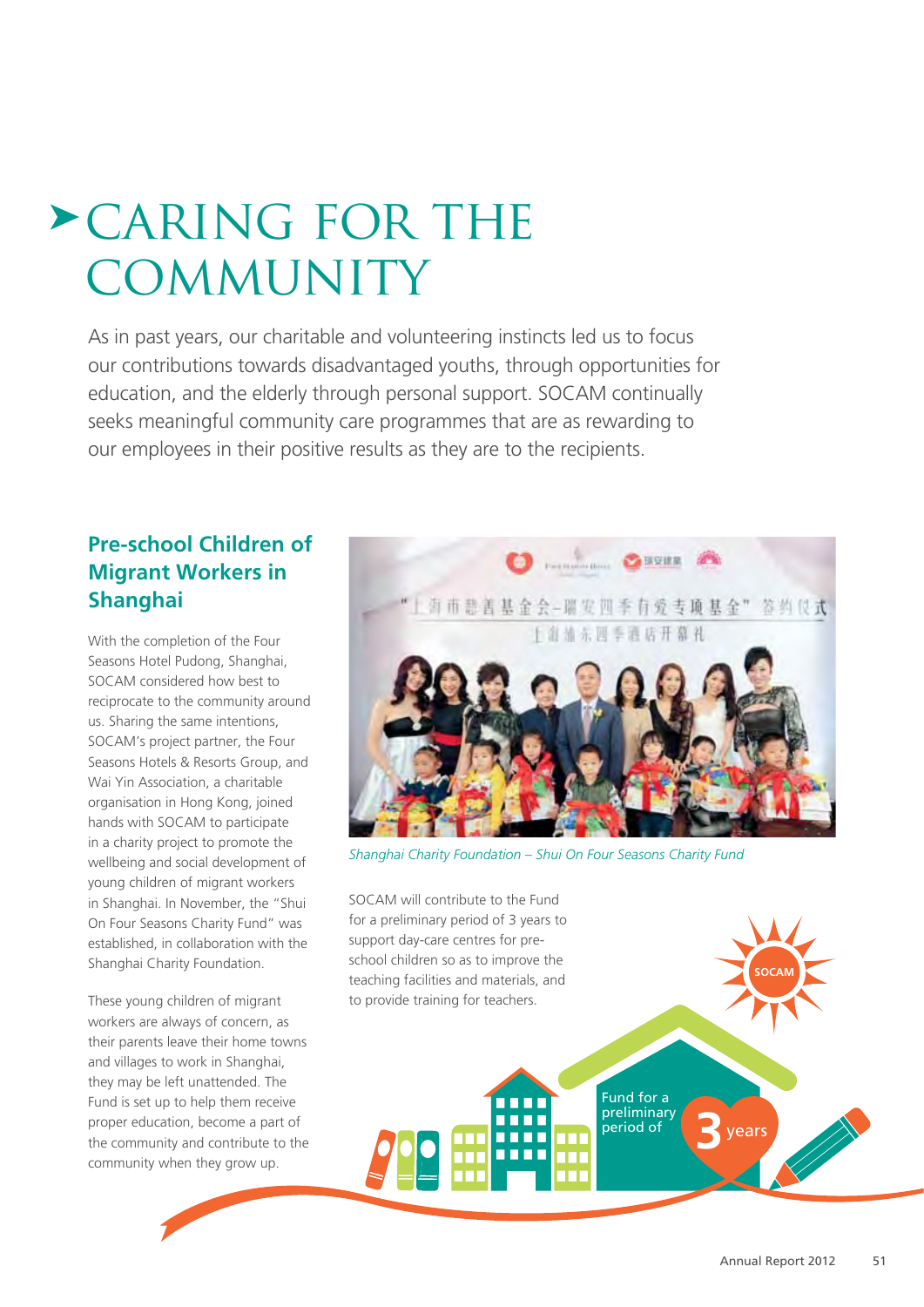#### CORPORATE SOCIAL RESPONSIBILITY REPORT

# **AIDS Impacted Children in Central China**

The Shui On Seagull Club, our employee-run volunteer organisation established in 1982, collaborated with the Chi Heng Foundation (CHF) in 2012, and launched a series of programmes to reach out to AIDS impacted children who need support for their health, living, education and psychological needs.

During the year, SOCAM supported the programmes both in monetary and volunteering terms. In addition to corporate donations, our volunteers provided support for affected families in Anhui and delivered daily necessities during the winter, when items such as rice, fuel, quilts etc. are most in need. An Art Exhibition was held to display the creations of AIDS orphans in the Art Counseling Programme, which provides psychological support to orphans with traumatic experiences.

In Hong Kong, our volunteers joined hands with CHF to organise a family drawing and art appreciation session for members of the Hong Kong Single Parents Association. An Art Album of the exhibits was offered for sale with the proceeds going to support CHF's programmes for AIDS impacted children in the Chinese Mainland.

> **Mr. Chung To, Chairman & Founder of Chi Heng Foundation**



In addition to sponsoring educational opportunities for AIDS orphans, our work is about strengthening communities and the ability of extended families to provide and care for these children, thereby mainstreaming them into society and reducing their marginalisation.

*Art Exhibition* 

# **Youth Development**

SOCAM continues to focus on youth development and knowledge exchange. In 2012, SOCAM continued to facilitate exchanges with university students from different cities following a series of scholarships offered in Hong Kong and the Chinese Mainland in 2011. Personal exchanges with youths are often the best form of education. SOCAM senior executives have been active in a series of mentorship programmes with Po Leung Kuk,

University of Hong Kong as well as the Hong Kong University of Science and Technology.

> *Working in SOCAM was a valuable, eye-opening experience for me as I gained practical knowledge which I obviously cannot get from lectures. I learnt what a commercial organisation does to reach out to the community, protect the environment and enrich the lives of its employees.*



*Miss Alva Lau Wing Ka, SOCAM CSR Ambassador from The Chinese University of Hong Kong*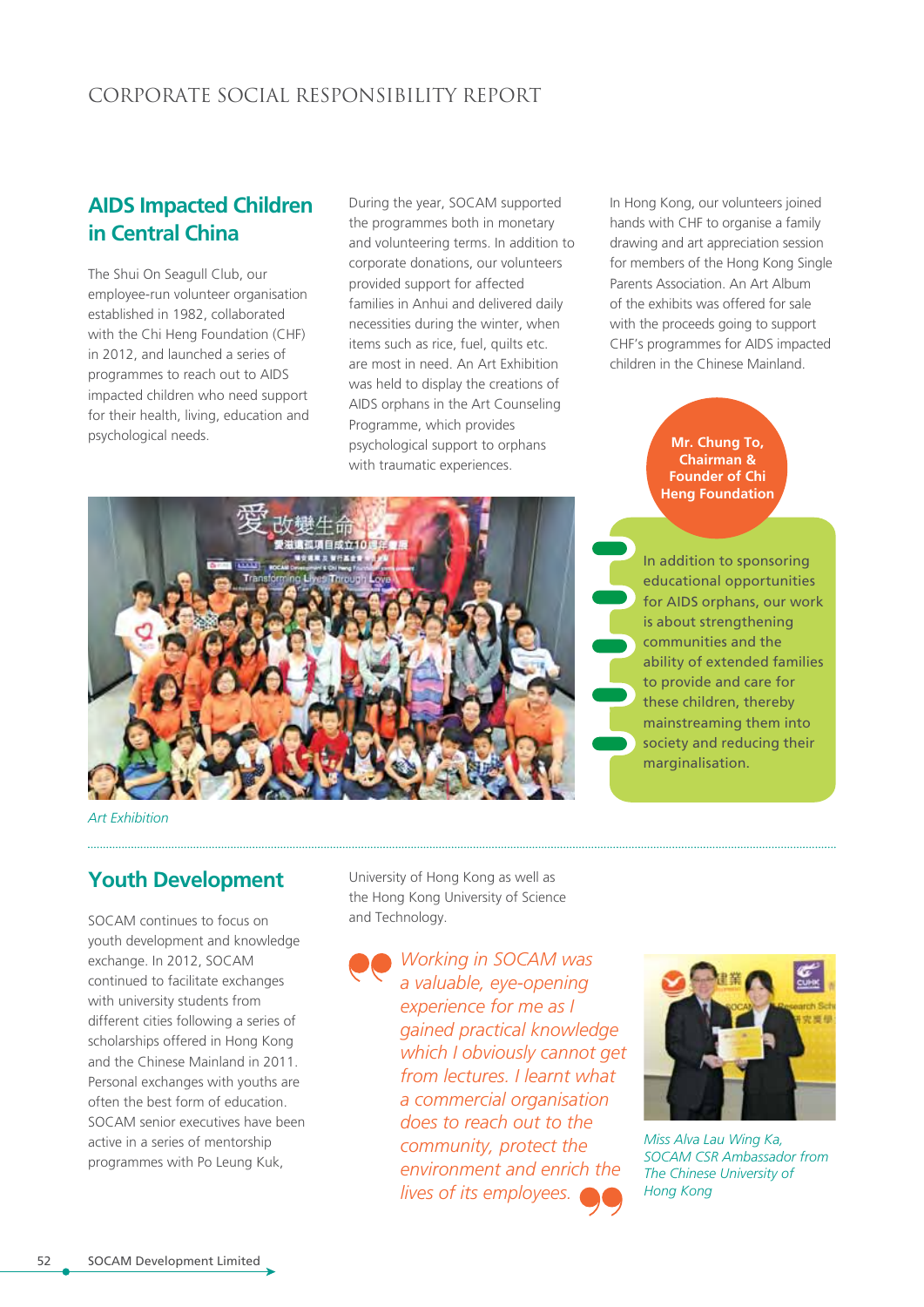We receive positive feedback from students returning from our sponsored exchange programmes. A "SOCAM CSR Ambassador" was selected and awarded an internship opportunity to apply her learning in further developing SOCAM's CSR initiatives. The participating students at The Chinese University of Hong Kong benefit from our scholarship to focus on CSR research worldwide in 2011. We also welcomed a student mission from Sichuan University who was under one of our sponsored exchange programmes.

*Corporate care and support are integral to development of university students. I am thankful to the contribution of Shui On in realising our exchange tour to Japan.*



*Mr. Xu Ce, a student of Dalian University of Technology on our sponsored exchange programme.*

# **Creating Community Bonds**

The Shui On Seagull Club seeks to create bonds between low income families in the local community and the elderly who lack family care. Volunteers from low income families are trained to pay home visits to the elderly to express their care and concern, to serve them festive feasts and run small errands.

Outdoor activities, museum visits and festive dinners were organised for them and single parent families. SOCAM colleagues took part in a number of charity and sports events. They raced in the MTR Hong Kong Race Walking, Standard Chartered Hong Kong Marathon, Run for the Chest and Wai Yin Association 30th Anniversary Charity Walk. A blood donation day, moon cake donation and Fai Chun Charity Sales were

organised to offer help to people in need.





*Standard Chartered Hong Kong Marathon*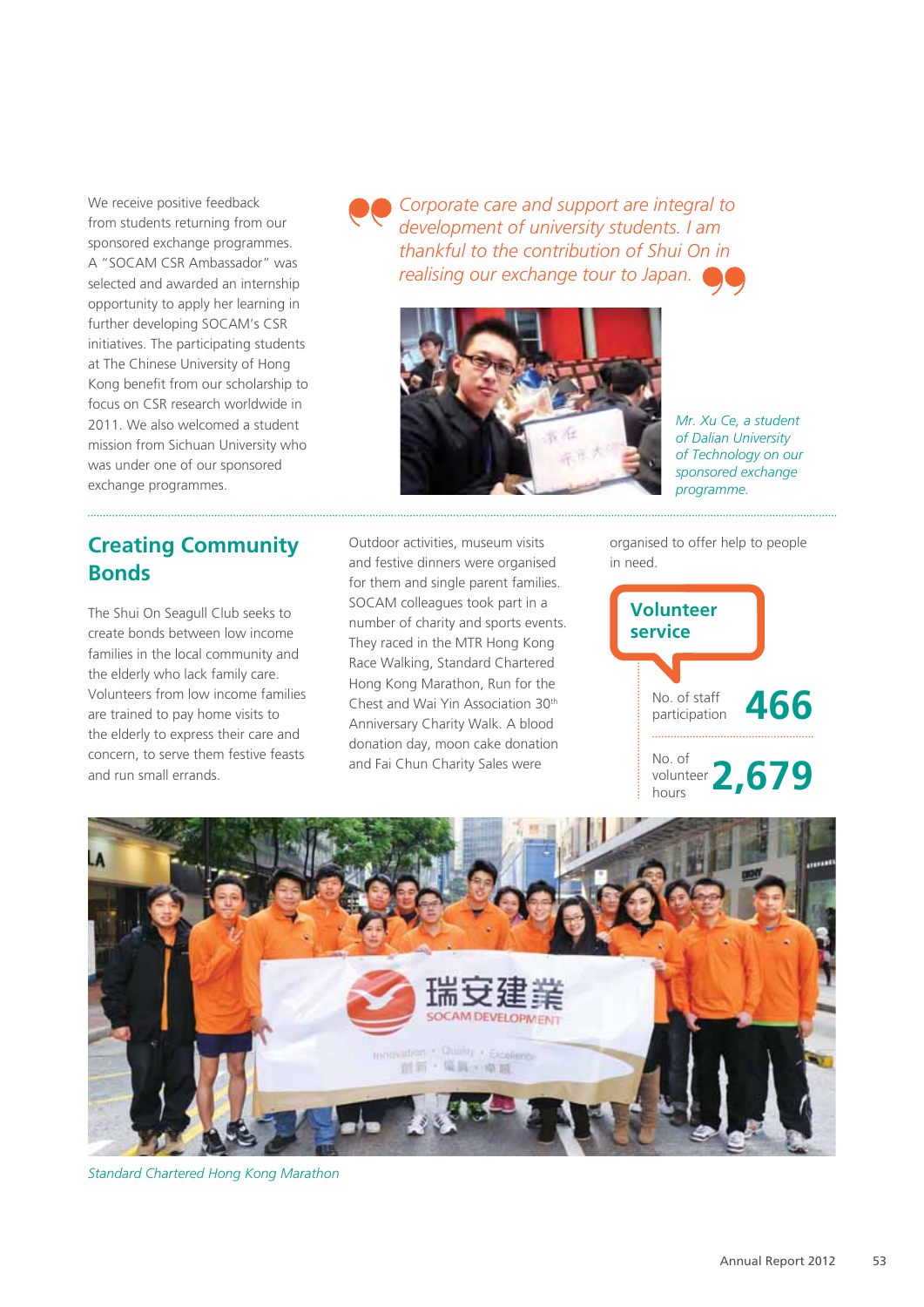**Staff Quarters for Hong Kong Immigration Department at Kwai Chung – BEAM Platinum**



# caring for the **ENVIRONMENT**

SOCAM seeks to continually improve its environmental performance as a prime obligation to the betterment of society in general.



*Staff Quarters for Hong Kong Immigration Department at Kwai Chung*

Attaining the highest possible environmental certifications for our projects, and accreditation for our management system, helps us to integrate our operational measures of resources conservation, waste management and innovative working practices into our business strategy and practices. At each stage, from planning through design and construction to operation and maintenance, we seek to minimise our impact on the environment.

# **Building Certifications**

Our property and construction projects continue to achieve recognition from internationally recognised building assessment schemes like LEED (Leadership in Energy and Environmental Design) of the U. S. Green Building Council and BEAM (Building Environmental Assessment Method) of BEAM Society in Hong Kong.

During the year, Staff Quarters for Hong Kong Immigration Department achieved BEAM Platinum standard, while another project, Energising Kowloon East Office, achieved BEAM Plus Platinum rating in the provisional assessment. In the Chinese Mainland, the development of Dalian Tiandi Lots D14 and D22 has achieved LEED Gold Level of Core & Shell in the provisional assessment and Silver Level of Core & Shell certification respectively.

Obtaining the ratings has brought perceptible benefits to our environment as exemplified by our projects' green achievements: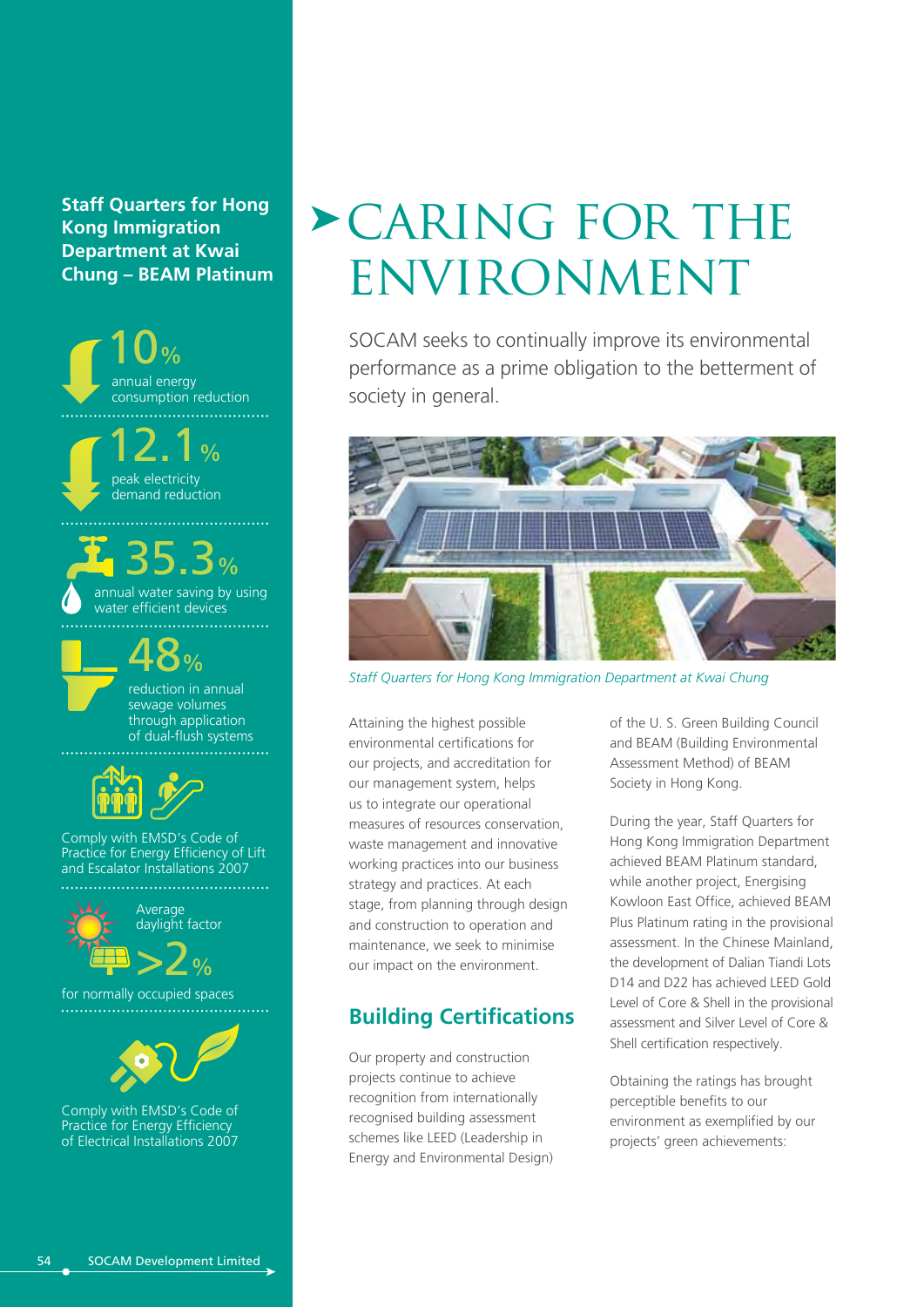

*Energising Kowloon East office*

# **Energising Kowloon East Office – BEAM Plus Platinum (Provisional)**

- 33% or 48,500 kWh/year reduction of annual energy consumption
- 57% or 805,000 L/year reduction in fresh water consumption by harvesting rainwater for irrigation
- 37% reduction in peak electricity demand
- 22% or 51,600 L/year reduction in flushing water demand by using low flow urinal and dual flush toilets
- 69% or 10,500 kg of construction waste will be recycled or reused
- 50% of building materials are prefabricated

|                                                                                                                                                                                | <b>Dalian Tiandi Lot D14</b><br>- LEED Gold Level of<br><b>Core &amp; Shell</b><br>(Provisional) | <b>Dalian Tiandi Lot D22</b><br>- LEED Silver Level of<br><b>Core &amp; Shell</b> |
|--------------------------------------------------------------------------------------------------------------------------------------------------------------------------------|--------------------------------------------------------------------------------------------------|-----------------------------------------------------------------------------------|
| Water saving with recycled use of waste water                                                                                                                                  | 45%                                                                                              | 77%                                                                               |
| Percentage of regularly occupied area<br>designed to enjoy daylight to reduce the use<br>of artificial lighting                                                                | 75%                                                                                              | 79%                                                                               |
| Use of recycled content in construction<br>materials to reduce material wastage                                                                                                | 18%                                                                                              | 13.2%                                                                             |
| Percentage of energy saving with the<br>adoption of LOW-E glass, high-efficiency<br>lighting, air-conditioning, pump and<br>ventilation systems as well as<br>renewable energy | 14%                                                                                              | 13%                                                                               |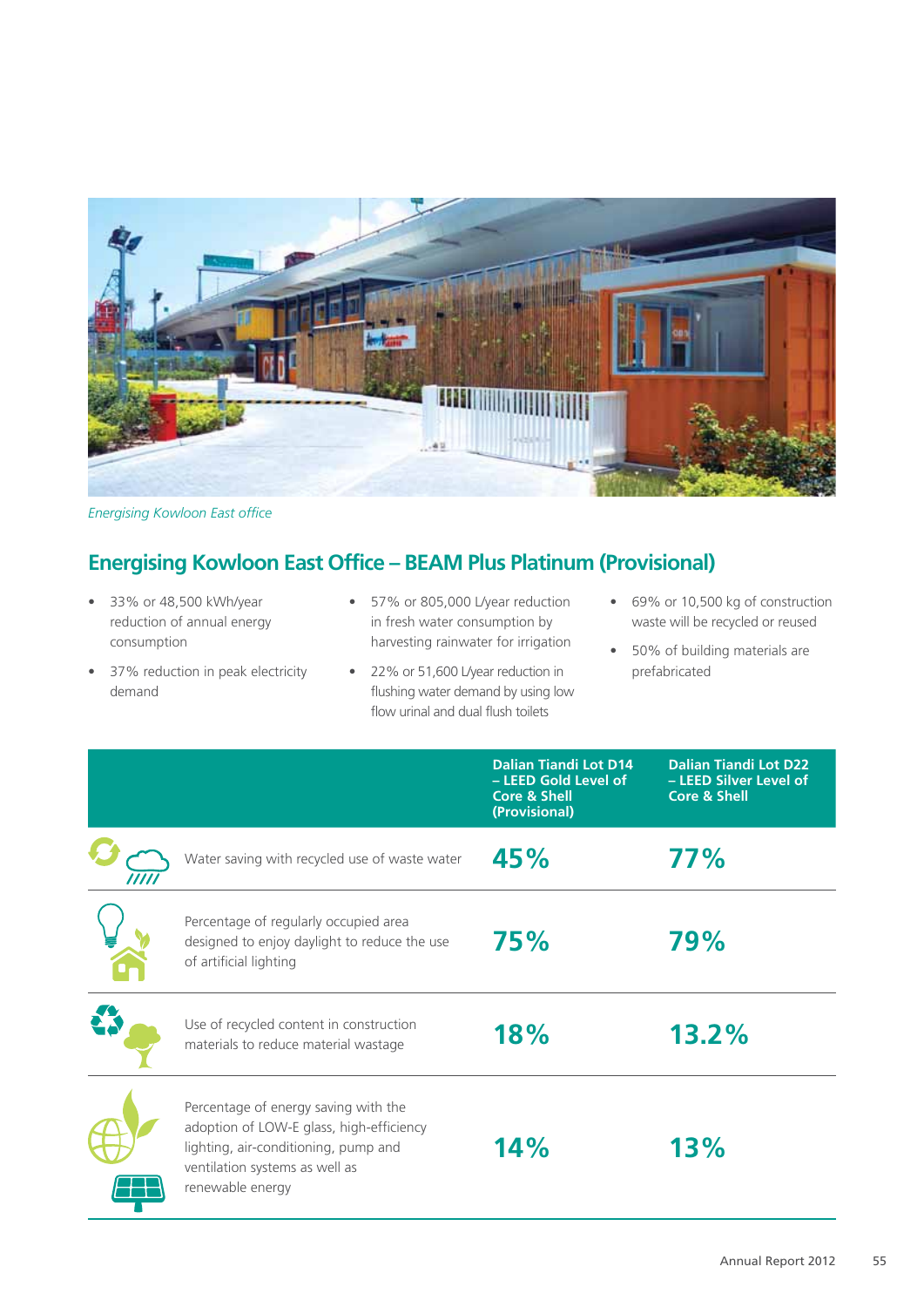#### CORPORATE SOCIAL RESPONSIBILITY REPORT

We also target to achieve the following certifications for our projects on completion:

| <b>Property Projects</b>                                                              | <b>LEED Certification</b>                           |
|---------------------------------------------------------------------------------------|-----------------------------------------------------|
| Guangzhou Parc Oasis                                                                  | Silver Level of Core & Shell for clubhouse          |
| Shenyang Project Phase I                                                              | Silver Level of Core & Shell for commercial portion |
| Dalian Tiandi Huangnichuan                                                            | Silver Level of Neighbourhood Development           |
| <b>Construction Projects</b>                                                          | <b>BEAM Certification</b>                           |
| West Kowloon Law Courts Building, Hong Kong                                           | <b>BEAM Plus Gold</b>                               |
| Town Park, Velodrome-cum-Sports Centre, Tseung<br>Kwan O, Hong Kong                   | <b>BEAM Platinum</b>                                |
| Sports Centre, Community Hall and District<br>Library in Area 14B, Sha Tin, Hong Kong | <b>BEAM Plus Platinum</b>                           |

### **ISO 50001 Energy Management**

Our construction arm, Shui On Building Contractors (SOBC), a leading building contractor in Hong Kong, prides itself on being one of the first contractors accredited with ISO 50001 in Energy Management in 2012.

Our project sites were an early mover in the application of energy saving

devices like timer control and motion sensor for electrical appliances and lighting systems, adoption of LED lighting, and solar power water heater systems. To comply with the ISO requirement, we have further identified significant energy use and adopted energy management plans through a series of baseline performance indicators and energy targets. Supported by regular audits and management reviews, as well as comprehensive training and

promotion among staff, our energy management systems are proven to be effective in the continual improvement of our environmental performance.

Our green commitment is driving us further with planning underway for a carbon audit for our office and some sites in Hong Kong. With the planned audit, we seek to effectively reduce greenhouse gas emission.

#### **ISO 50001 Audit Report**

*Management and staff showed commitment to the implementation of the energy management system. Innovative design and effective procurement of energy services and products were demonstrated.*

**ISO 14001 Audit Review**

> *Shui On's strength lies in its top management commitment in environmental protection and sustainable development; willingness to work with clients, regulatory bodies and interested parties for environmental concerns; positive attitude of staff towards environmental protection and dedicated management support; effective environmental, operational and monitoring control on site.*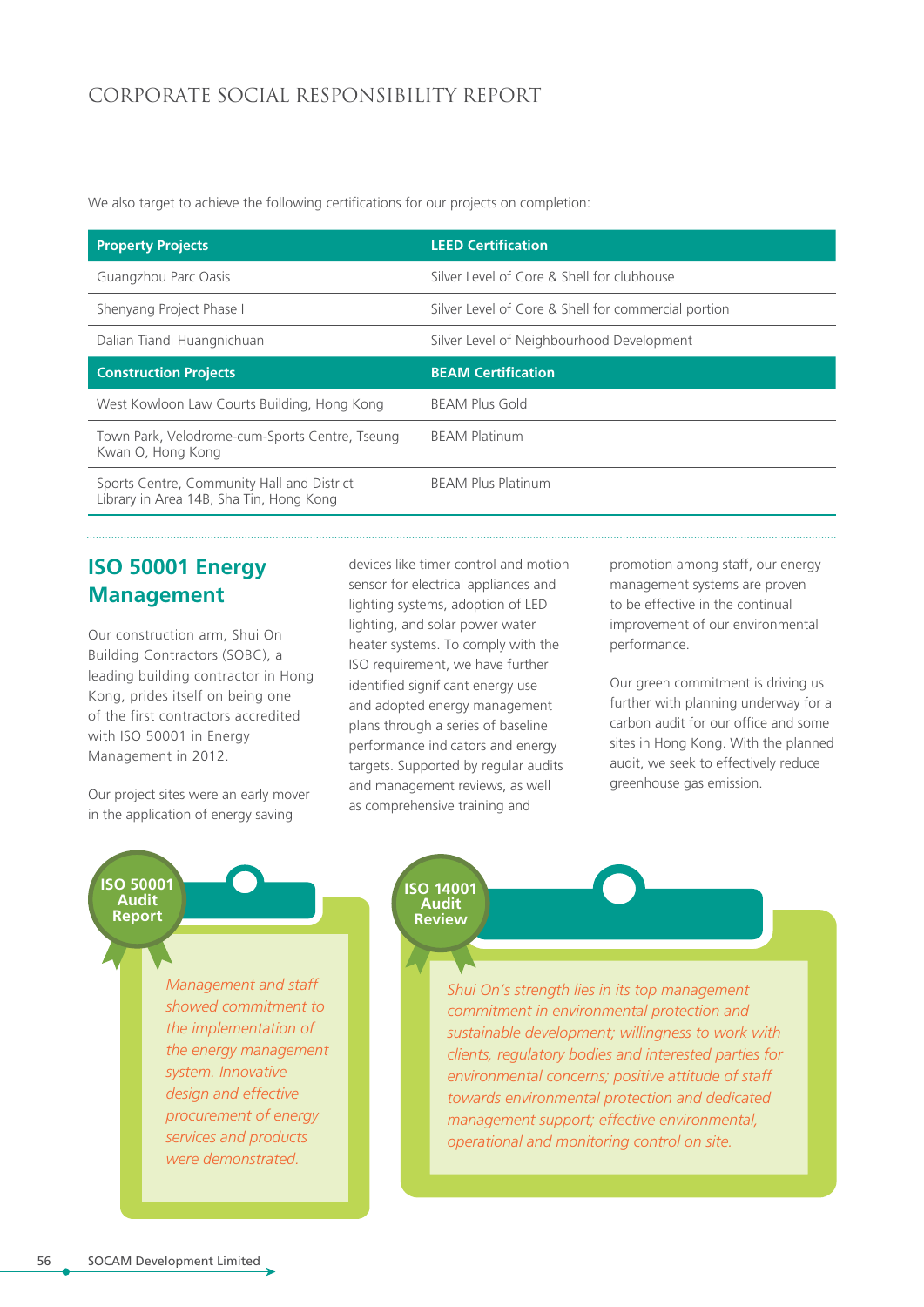# **Conservation of an Ancient Miao Village in Chongqing**

With a view to conserving the precious nature and culture of the ancient Miao Village, Shi Quan Zhai, the Chongqing branch of the Shui On Seagull Club has taken timely action to support the conservation campaign of the local government.

Shi Quan Zhai is a quiet village, home to some five hundred residents





*Conservation project*

who are still living in the wooden houses and using the utensils their ancestors have used since the Ming Dynasty. To better equip the village and its residents in facing up to the development of the area into a tourist spot, our volunteers promote waste management knowledge to

the villagers who are yet to be aware of the potential impact of tourism. Our focus throughout has been to conserve the original atmosphere and historic interests of the Village, in conjunction with local government and the villagers themselves.

### **Green Engagement**

We continue to encourage all colleagues to 'think green' through creative initiatives. These include a series of internal campaigns and activities:

- Green office campaigns: a series of promotional display and quiz games were used to encourage support in saving paper and energy in our daily office operations.
- Recycling campaigns were organised on a regular basis for the collection of used paper, glass bottles, used clothes and accessories.
- Competition: essay and photo competitions among our employees were held to promote the appreciation and sharing of nature and a green lifestyle.

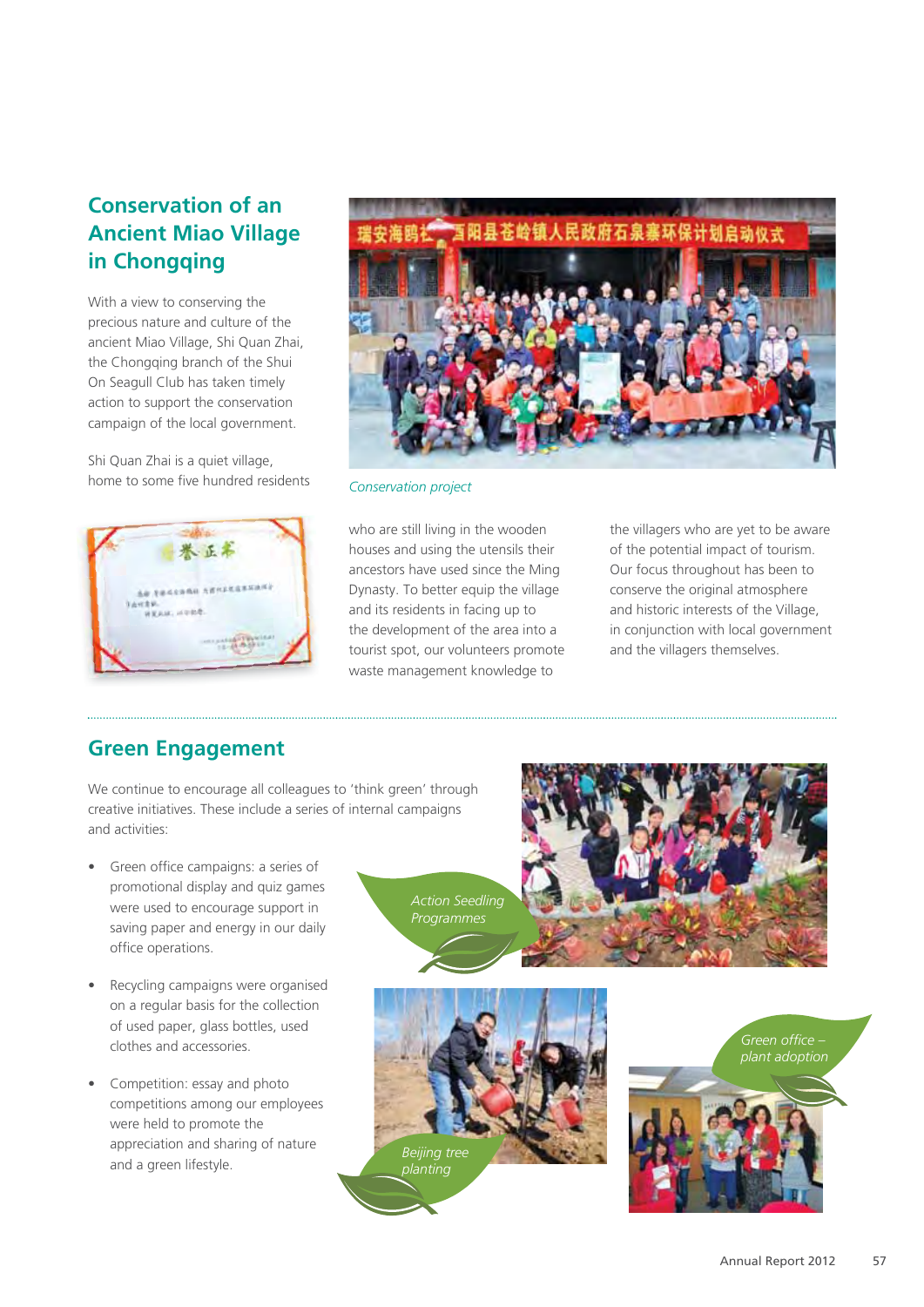**Mr. Chan Kwan Yuen, Project Mechanic at Tuen Mun Area 18 project.**

*"We are keen to introduce new tools to help ensure a safe and efficient working environment for everyone working at Shui On Sites. Some examples include the H-Shape storage system installed for safe storage of steel formworks and the temporary refuse chute alert system. Training and monitoring are provided and we are happy to see that safety awareness of all workers is ever rising. Together with our practice of the safe working cycle, it earned the Project Mechanic team a Gold award for the Best Safety Culture Activity Team in the Construction Safely Promotional Campaign 2012."*



# caring for our people

In nurturing our talents, SOCAM promotes safety and work/life balance along with offering learning opportunities in professional and personal development at all employee levels.

#### **Safety is Foremost**

Keeping the accident rate at a singledigit level for the fifth consecutive year demonstrates our Construction Division's continual commitment to safety. In 2012, the accident rate was 6.75 cases per thousand workers compared to the industry average of 50 cases per thousand workers in 2011.

This achievement is a result of a strong management commitment, clear and easily understood health & safety systems with frequent inspections and encouragement for frontline project teams with sound safety awareness. This is supported by quarterly safety meetings, annual audits and management review as reported in the OHSAS 18001 audit.

Our safety culture is reinforced through a series of campaigns and events like the annual HSE Target Seminar, Sub-contractor HSE Workshop, a half-yearly survey by the Behavioural-based Safety Working Group, onsite briefing and promotional games with souvenirs to cultivate workers' risk assessment habits, tea with foreman, independent site inspections, a red-



*On-site safety promotion*

yellow card disciplinary system and sharing of good practices among sites. Workers with outstanding safety performance are rewarded with incentives.

In the 11th Hong Kong Occupational Safety and Health Award organised by the Occupational Safety and Health Council and Labour Department, SOCAM was recognised with silver awards in Safety Management System Award and Work Safe Behaviour Award, a merit award in Safety Culture Award and a Safety Performance Award which reward outstanding performance in Occupational Safety and Health over the past three years.